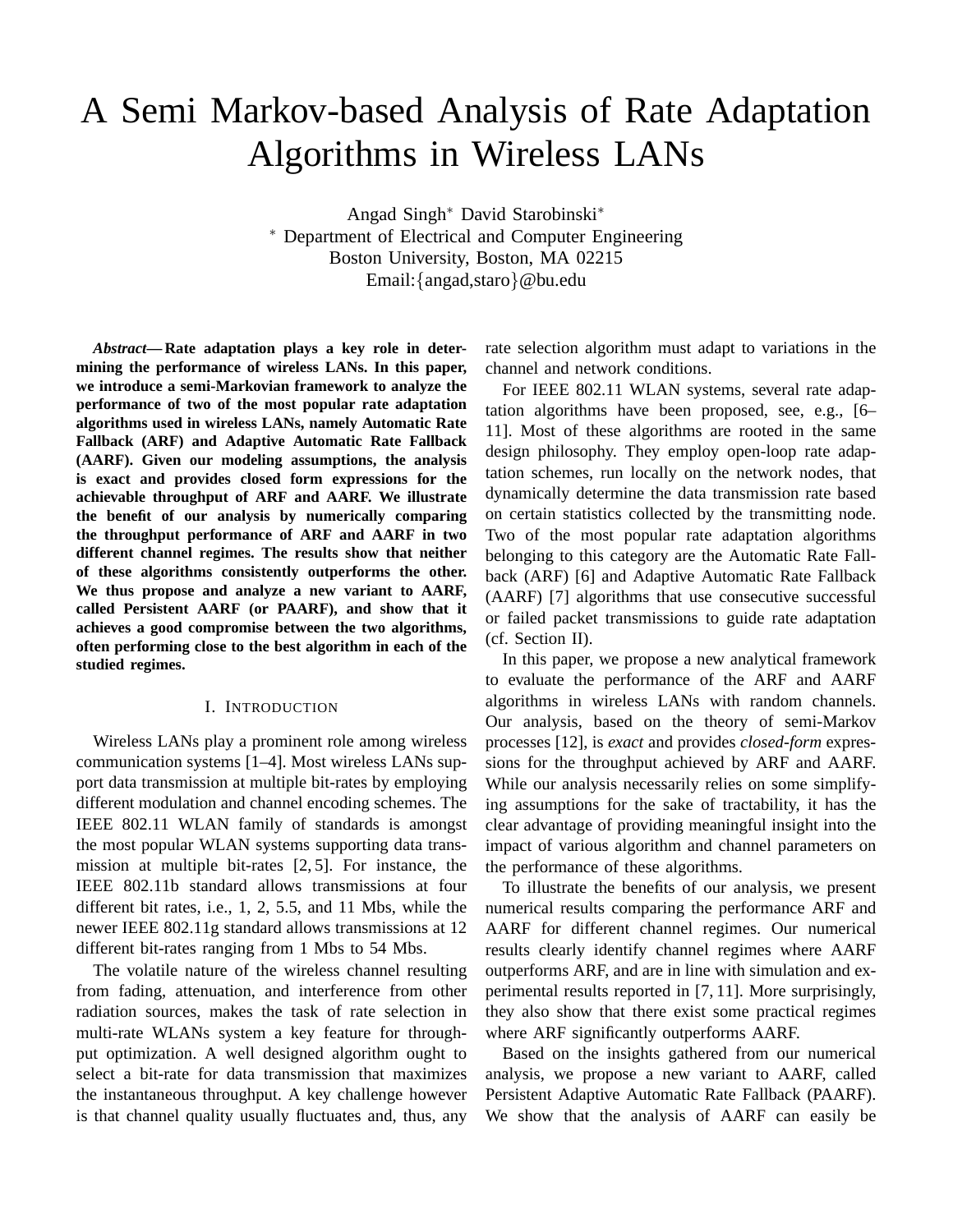extended to that of PAARF. Numerical results show that PAARF reaches a good compromise between ARF and AARF and often gets very close to the best performing algorithm in each of the studied regimes.

The rest of this paper is organized as follows. We discuss related work in Section II and introduce our model and notations in Section III. We conduct the analysis of ARF and AARF in Section IV. In Section V, we numerically compare the performance of ARF and AARF and introduce the new PAARF algorithm. We provide concluding remarks in Section VI.

### II. RELATED WORK

We first provide detail on the ARF and AARF algorithm and then briefly discuss other relevant work.

ARF [6] is the first documented rate adaptation algorithm developed to optimize throughput performance in wireless LAN devices. ARF keeps transmitting at a given bit-rate until a certain number of *consecutive* packets transmissions have either succeeded or failed. Specifically, if f consecutive packet transmissions fail to get acknowledged at the current bit-rate, then the next lower bit-rate (if there is such one) is selected for data transmission. Similarly, if s consecutive packet transmissions are acknowledged without any re-transmissions at the current bit-rate, then the next higher bit-rate (if there is such one) is selected for data transmission. The default value of ARF parameters are  $f = 2$  and  $s = 10$ . ARF requires the maintenance of very little state information. Its simplicity has made it one of the most widely implemented open-loop rate adaptation schemes in commercial 802.11 WLAN devices [10].

AARF [7] is derived from ARF. It tries to improve throughput performance in scenarios where the packet success probability at a certain bit-rate is much higher than at the next higher bit-rate. The problem with ARF in such cases is that after s consecutive successful packet transmission at the low bit-rate it always attempts transmissions at the higher bit-rate. Instead, AARF implements a binary exponential back-off procedure whereby after every failed probe packet transmission at the higher bit-rate, AARF doubles (up to some maximum value) the threshold number of consecutive packet transmissions required at the current bit-rate before attempting a packet transmission at the next higher bit-rate. Thus, AARF initially looks for s consecutive successful packet transmissions at the current bit-rate after which it sends a probe packet at the next higher bit-rate. If the probe packet transmission is successful, then AARF switches to

the higher bit-rate. Otherwise, it stays in the current bitrate. In that case, the next probe packet transmission at the higher bit-rate is attempted only after 2s consecutive successful packet transmissions at the current bit-rate and so forth. The default value of AARF parameters are the same as that of ARF. Additionally the default value of the threshold for the maximum number of consecutive successful packet transmissions required at the current bit-rate is set to 50.

Several papers have proposed various modifications and improvements over the basic ARF and AARF rate adaptation algorithms, see e.g., [9–11, 13, 14]. Several of these algorithms, e.g., [10, 13, 14], are based on variations of ARF, and thus we expect our analytical models to be useful to evaluate their performance as well.

So far, most of the evaluation of rate adaptation algorithms has been carried out through simulations [7, 8, 10, 14–17] or experiments on actual testbed networks [9, 11]. Although there exists analytical work for multi-rate wireless networks, see e.g., [18, 19], that work assumes that each node always transmits at a fixed rate. An exception is the recent work of [20], where, among other contributions, the authors present a Markov chain model of ARF. The present work differs from [20] in several aspects. First, we use the more general theory of semi-Markov processes to analyze rate adaptation algorithms. Thus, the analysis is applicable to arbitrary packet length distributions. Second, we also provide an analysis of the AARF algorithm and numerical comparisons between the performance of ARF and AARF. Finally, we introduce the new PAARF algorithm and compare its performance to the two other algorithms.

### III. MODEL AND NOTATIONS

Our goal in this paper is to conduct an exact analysis of the performance of the ARF and AARF algorithms in wireless LANs, such as IEEE 802.11 networks. As such, a certain number of assumptions are necessary in order to keep the analysis tractable.

In order to decouple the behavior of the above algorithms from other MAC and higher-layer mechanisms, we focus our attention on the behavior of ARF and AARF for a single source-destination pair (e.g., a mobile node and a base station). We note that most wireless LANs operate at low load and, thus, it is typical that, at any given point of time, only one pair of nodes communicates [21]. We assume that the source is greedy, i.e., it has always packets to transmit.

The source can transmit packets at  $N$  different bitrates, denoted by  $R_1, R_2, \ldots, R_N$  in units of bit/s.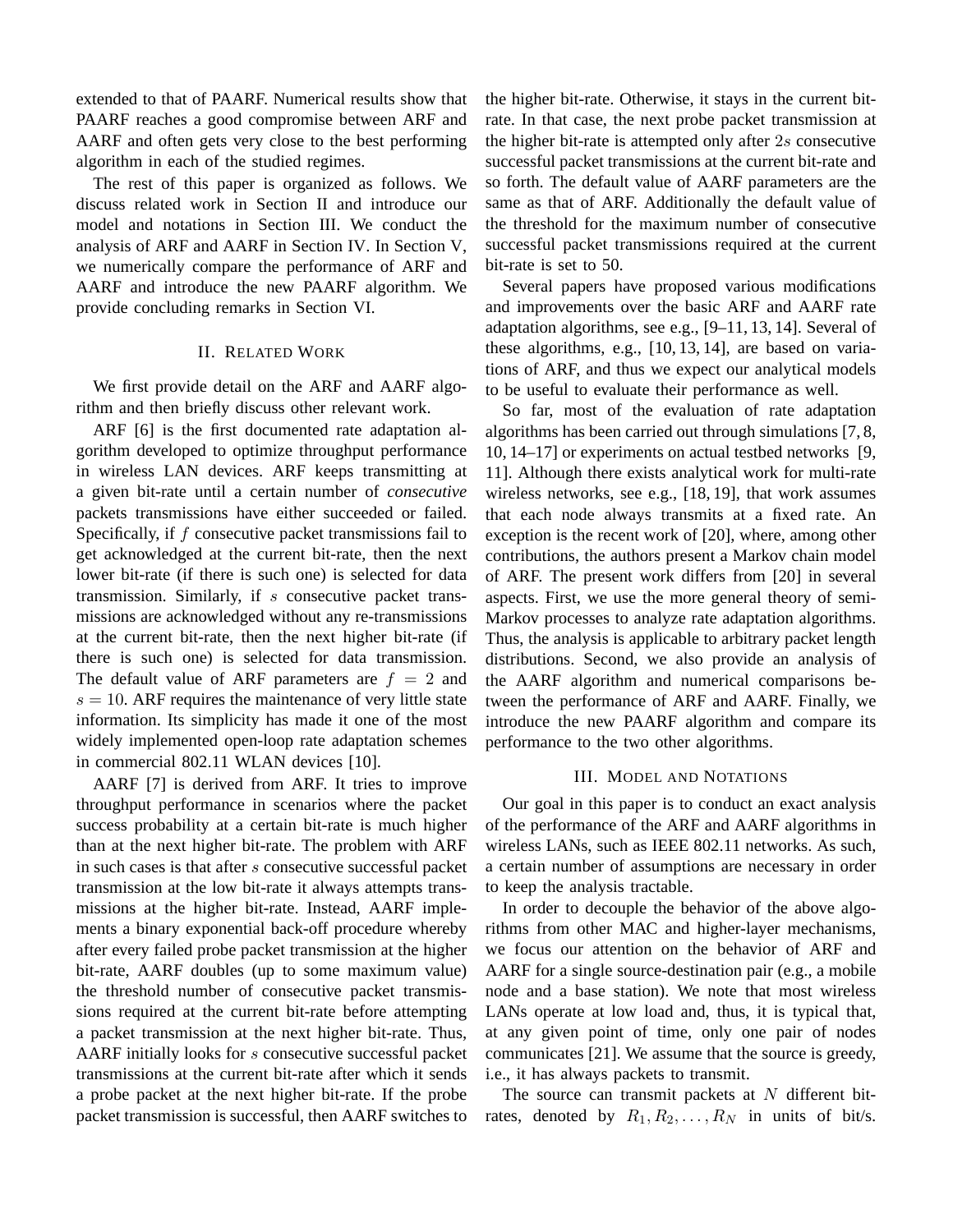Without any limitations of generality, we assume that these rates are sorted from the lowest to the highest, i.e.,  $R_1$  represents the lowest available bit-rate and  $R_N$  the highest. At each bit-rate  $R_i$ , we denote the probability of a successful packet transmission by  $\alpha_i$ , where  $0 <$  $\alpha_i$  < 1. This probability is assumed to be independent of any other events.

We use the random variable  $\ell$  to represent the length (in bits) of a packet. This variable follows an arbitrary i.i.d. distribution (i.e., not necessarily exponential). The mean packet length is denoted by  $\overline{\ell}$ .

Next, define  $f_i$  to be the long run proportion of time during which packet transmission is carried out at the bitrate  $R_i$ . We can then express the steady-state throughput  $\tau$  as follows:

$$
\tau = \sum_{i=1}^{N} f_i \alpha_i R_i.
$$
 (1)

The key for characterizing the throughput performance of ARF and AARF resides in deriving an expression for  $f_i$  for each of the algorithms.

To keep the presentation of the paper simple, we will avoid entering into protocol-specific details, such as transmissions of control packets (RTS, CTS, ACK, etc.), inter-frame spacings, and back-off retransmissions. All those can be included in the semi-Markov models presented in the next section, albeit at the expense of greater state complexity. For instance, it is possible to integrate back-off retransmission mechanisms in the model much the same way as the rate adaptation back-off procedure of AARF is modeled in Section IV-B.

### IV. ANALYSIS

# *A. ARF*

Based on our statistical assumptions, we next show that the behavior of ARF can be analyzed using the theory of semi-Markov processes [12]. Similar to a Markov process, a semi-Markov process transitions between different states. Upon *entering* a certain state, the time spent in that state and the transition probabilities to the various possible next states depend only on the present state and are independent of the history. However, contrary to a standard Markov process, the time spent in each state follows a general distribution, which is not necessarily memoryless. Thus, a semi-Markov process is not Markovian at an arbitrary point of time. However, one can create an embedded Markov chain by sampling the original process at moments of transition R, expressed the lowest available between state R<sub>2</sub>, the pressed in Section 1.1  $\langle X, Y \rangle$ <br>  $\langle Y, Y \rangle$ <br>  $\langle Y, Y \rangle$ <br>  $\langle Y, Y \rangle$ <br>  $\langle Y, Y \rangle$ <br>  $\langle Y, Y \rangle$ <br>  $\langle Y, Y \rangle$ <br>  $\langle Y, Y \rangle$ <br>  $\langle Y, Y \rangle$ <br>  $\langle Y, Y \rangle$ <br>  $\langle Y, Y \rangle$ <br>  $\langle Y, Y \rangle$ <br>  $\langle Y, Y \rangle$ 



Fig. 1. Embedded Markov chain modeling ARF behavior at the moments of transitions to a new state. State  $i$  represents packet transmissions at rate  $R_i$ .

Now, define state  $i$  to be the state in which packets are transmitted at the bit-rate  $R_i$ . Clearly, upon entering state  $2 \le i \le N - 1$ , the time spent in that state and the transition probabilities to state  $i - 1$  and  $i + 1$  depend only on the parameters  $\alpha_i$ ,  $R_i$ ,  $\overline{\ell}$ , s, and f and, thus, are independent of the past. Similar arguments apply for the time spent in states 1 and  $N$ . Thus, the behavior of ARF can be modeled using a semi-Markov process. The embedded Markov chain for the problem at hand is depicted in Fig. 1. The quantities  $p_{i,j}$  shown in the figure represent the transition probabilities from state  $i$ to state  $i$ .

As per Eq. (1), in order to find an expression for the throughput of ARF we need to calculate  $f_i$ , i.e., the long run proportion of time data transmission is carried out at the bit-rate  $R_i$ . Let  $p_i$  represent the steady-state probability of finding the semi-Markov process in state  $i.$  From the definition of state  $i$ , we immediately see that  $f_i = p_i.$ 

In order to compute  $p_i$ , we will exploit the mathematical properties of semi-Markov processes [12]. Specifically, define  $\mu_i$  to be the mean time spent in each state *i* of the semi-Markov process and  $\pi_i$  to be the steady-state proportion of transitions into state  $i$ . The latter also corresponds to the steady-state fraction of time the embedded Markov chain associated with the process finds itself in state  $i$ . Then, it can be shown [12]:

$$
p_i = \frac{\pi_i \mu_i}{\sum_{i=1}^N \pi_i \mu_i}.
$$
 (2)

The embedded Markov chain shown in Fig. 1 is a simple birth-death process [12]. Thus, the steady-state probabilities  $\pi_i$ , for each state  $i \geq 2$ , can readily be expressed as follows:

$$
\pi_i = \pi_1 \prod_{k=1}^{i-1} \frac{p_{k,k+1}}{p_{k+1,k}}.
$$
\n(3)

In order to calculate  $\pi_1$ , we apply the normalization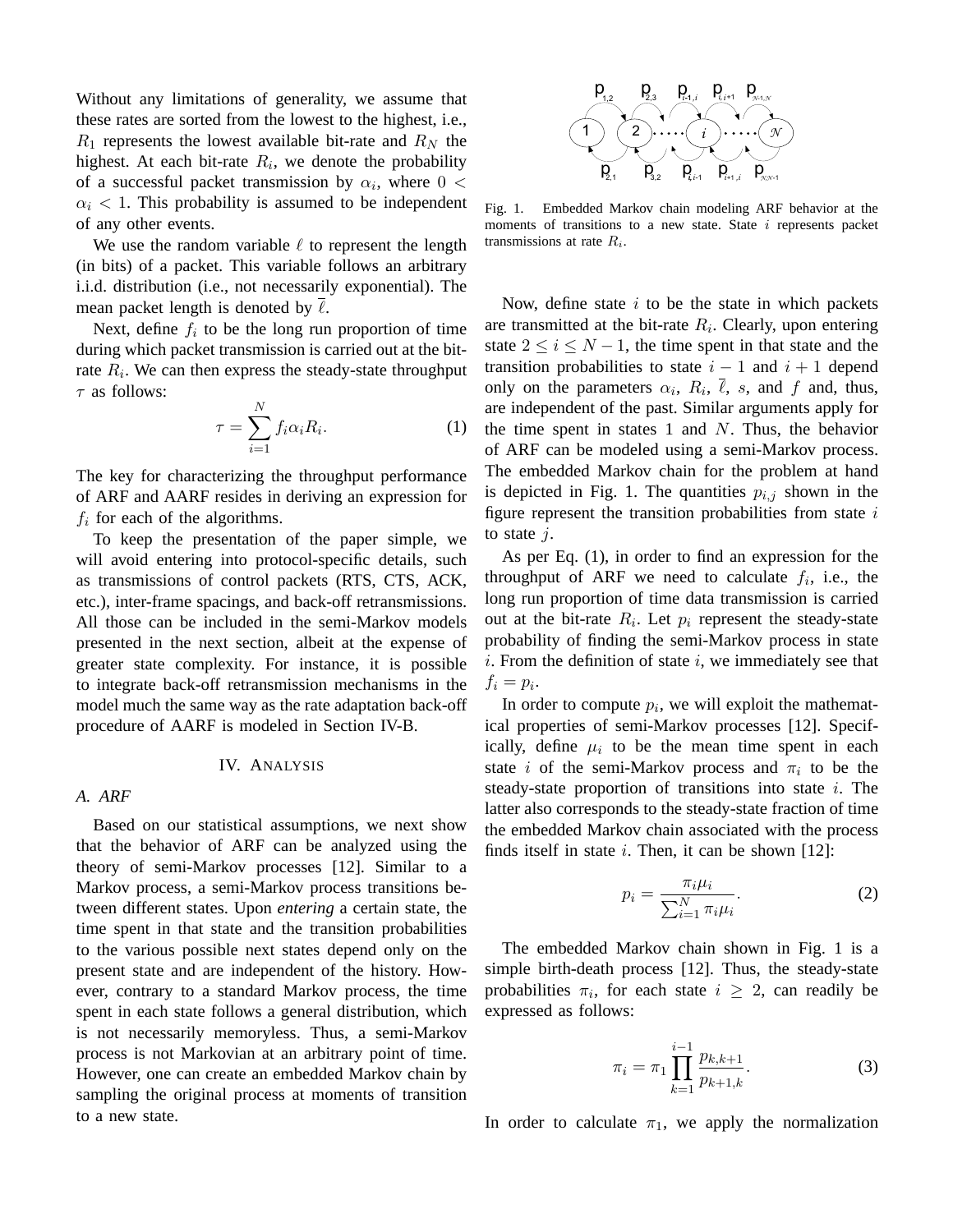

Fig. 2. ARF operation at an intermediate bit-rate  $R_i$ . States  $S_j^i$  and  $S_{-j}^i$  represent respectively j consecutive successful and failed packet transmissions.

condition and get

$$
\pi_1 = \frac{1}{1 + \sum_{i=2}^{N} \prod_{k=1}^{i-1} \frac{p_{k,k+1}}{p_{k+1,k}}}.
$$
(4)

In order to complete the analysis, it just remains to derive expression for the average time spent in each state  $\mu_i$  and the transition probabilities  $p_{i,j}$ . Toward this end, we need to model the operations of ARF within each state  $i$ , corresponding to transmissions at bit-rate  $R_i$ . Specifically, we need to keep track of the number of consecutive successful or failed packet transmissions. The state diagram shown in Fig. 2 models the behavior of ARF at a given bit-rate  $R_i$ , where  $1 \lt i \lt N$ . The initial state is state  $S_0^i$ . Each subsequent successful packet transmission leads to a transition into some state  $S_j^i$ , where j represents the number of consecutive successful packet transmissions. Similarly each failed packet transmission leads to a transition into some state  $S_{-j}^{i}$  where j represents the number of consecutive failed packet transmissions. States  $S_s^i$  and  $S_{-f}^i$  are termination states after which packet transmissions will occur at bitrates  $R_{i+1}$  and  $R_{i-1}$ , respectively. The state diagrams for bit-rates  $R_1$  and  $R_N$  are similar, except that there is no need to account for consecutive failed packet transmissions and consecutive successful packet transmissions, respectively.

Now, let the random variable  $X_i(j)$  represent the number of packet transmissions at bit-rate  $R_i$  before reaching state  $S^i_s$  or state  $S^i_{-f}$ , starting from state  $S^i_j$ . The quantity  $\overline{X_i}(0)$  represents the average number of packet transmission starting from state  $S_0^i$  until one of the termination states is reached. One can express  $\mu_i$  as a function of  $\overline{X_i}(0)$  in the following way:

$$
\mu_i = \overline{X_i}(0) \frac{\overline{\ell}}{R_i}.
$$
 (5)

The special structure of the state diagram shown in Fig. 2 allows to provide a closed-form expression for  $\overline{X_i}(0)$ , as given by the following proposition.

**Proposition 1** Let  $\overline{X_i}(0)$  represents the expected num*ber of packet transmission in state* i *of Fig. 1. Then, the following holds:*

$$
\overline{X}_{i}(0) = \begin{cases}\n\frac{\sum_{j=0}^{s-1} (\alpha_{i})^{j}}{(\alpha_{i})^{s}}, & \text{for } i = 1; \\
\frac{\sum_{j=0}^{s-1} (\alpha_{i})^{j} \sum_{j=0}^{f-1} (1-\alpha_{i})^{j}}{1-\sum_{j=1}^{s-1} (\alpha_{i})^{j} \sum_{j=1}^{f-1} (1-\alpha_{i})^{j}}, \\
\text{for } 1 < i < N \text{ with } s > 1 \text{ and } f > 1; \\
\sum_{j=0}^{s-1} (\alpha_{i})^{j} \sum_{j=0}^{f-1} (1-\alpha_{i})^{j}, \\
\text{for } 1 < i < N \text{ with } s = 1 \text{ or } f = 1; \\
\frac{\sum_{j=0}^{f-1} (1-\alpha_{i})^{j}}{(1-\alpha_{i})^{f}}, & \text{for } i = N.\n\end{cases}
$$
\n(6)

*Proof:*

We will prove the proposition for the case  $1 < i < N$ with  $s > 1$  and  $f > 1$ . The proof for the other cases is similar.

The proof follows a two step approach. The first step is to show that the following two equations hold:

$$
\overline{X_i}(s-u) = \sum_{k=1}^u (\alpha_i)^k + (1-\alpha_i)(1+\overline{X_i}(-1)) \sum_{k=0}^{u-1} (\alpha_i)^k,
$$
  
for  $0 < u < s$ ;\n(7)

$$
\overline{X_i}(-f + v) = \sum_{k=1}^{v} (1 - \alpha_i)^k + \alpha_i (1 + \overline{X_i}(1)) \sum_{k=0}^{v-1} (1 - \alpha_i)^k,
$$
  
for  $0 < v < f$ . (8)

We will prove Eq.  $(7)$  using mathematical induction. The proof of Eq. (8) is conducted in a similar manner.

First, we prove the basis of the induction, i.e., we consider the case  $u = 1$ . Consider the average number of transmissions starting from state  $S_{s-1}^i$ . With probability  $\alpha_i$ , the next packet transmission is successful and ARF exits the current bit rate to the next higher bit rate. Otherwise, with probability  $1 - \alpha_i$ , the transmission fails and the process moves to state  $S_{-1}^i$ . We thus have

$$
\overline{X_i}(s-1) = \alpha_i \cdot 1 + (1 - \alpha_i)(1 + \overline{X_i}(-1)).
$$
 (9)

This equation is equivalent to Eq. (7) for  $u = 1$  and thus proves the basis of the induction.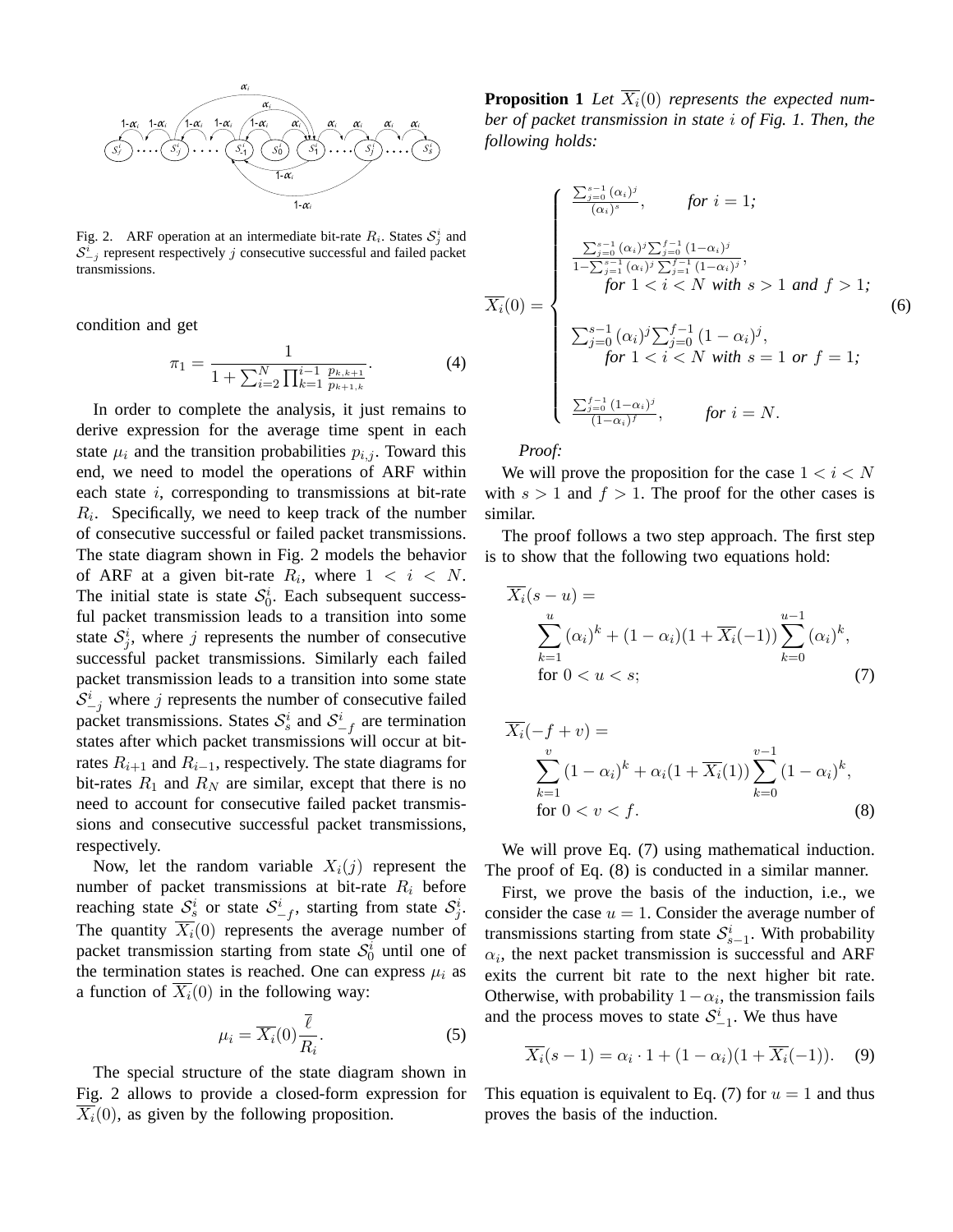Next, we prove the induction step. Assume Eq. (7) holds true for  $u = m$ , where  $1 \le m < s - 1$ , that is,

$$
\overline{X_i}(s-m) = \sum_{k=1}^m (\alpha_i)^k + (1-\alpha_i)(1+\overline{X_i}(-1)) \sum_{k=0}^{m-1} (\alpha_i)^k.
$$
\n(10)

Now assume that the process is in state  $S_{s-(m+1)}^i$ . With probability  $\alpha_i$ , the next transmission is successful and the process moves to state  $S_{s-m}^i$ . Otherwise, with probability  $1 - \alpha_i$ , the transmission fails and the process moves to state  $S_{-1}^i$ . Thus,

$$
\overline{X_i}(s - (m+1)) =
$$
  
\n
$$
\alpha_i(1 + \overline{X_i}(s - m)) + (1 - \alpha_i)(1 + \overline{X_i}(-1)).
$$
\n(11)

Substituting Eq. (10) into Eq. (11), we obtain

$$
\overline{X_i}(s - (m+1)) = \sum_{k=1}^{m+1} (\alpha_i)^k + (1 - \alpha_i)(1 + \overline{X_i}(-1)) \sum_{k=0}^m (\alpha_i)^k,
$$
\n(12)

hence proving the induction step.

Now we proceed with the second step of the proof. We note that after the process enters state  $S_0^i$ , it either moves to state  $S_1^i$  (with probability  $\alpha_i$ ) or to state  $S_{-1}^i$ (with probability  $1 - \alpha_i$ ). Therefore,

$$
\overline{X_i}(0) = \alpha_i(\overline{X_i}(1) + 1) + (1 - \alpha_i)(\overline{X_i}(-1) + 1). \tag{13}
$$

Substituting  $u = s - 1$  in Eq. (7) and  $v = f - 1$  in Eq.  $(8)$ , we get

$$
\overline{X_i}(1) = \sum_{k=1}^{s-1} (\alpha_i)^k + (1 - \alpha_i)(1 + \overline{X_i}(-1)) \sum_{k=0}^{s-2} (\alpha_i)^k,
$$
\n(14)

$$
\overline{X_i}(-1) = \sum_{k=1}^{f-1} (1 - \alpha_i)^k + \alpha_i (1 + \overline{X_i}(1)) \sum_{k=0}^{f-2} (1 - \alpha_i)^k.
$$
\n(15)

Equations (13), (14) and (15) provide three linear equations in three unknowns (i.e,  $\overline{X_i}(0), \overline{X_i}(-1)$  and  $\overline{X_i}(1)$ ) from which obtain the expression of  $\overline{X_i}(0)$  given by Proposition 1 for the case  $1 < i < N$  with  $s > 1$  and  $f > 1$ .

The next proposition provides expressions for the transition probabilities of the embedded Markov chain shown in Fig. 1, for  $1 \le i \le N$ . To prove this proposition, we compute the probability of getting from state  $S_0^i$  to state  $S_s^i$ , which corresponds exactly to  $p_{i,i+1}$ .

**Proposition 2** Let  $p_{i,i+1}$  be the transition probability of *switching from state i to state*  $i + 1$ *. Then,* 

$$
p_{i,i+1} = \begin{cases} \frac{(\alpha_i)^s \sum_{j=0}^{f-1} (1-\alpha_i)^j}{1 - [\sum_{j=1}^{s-1} (\alpha_i)^j \sum_{j=1}^{f-1} (1-\alpha_i)^j]}, & \text{if } j > 1, \text{if } j > 1; \\ \text{for } 1 < i < N \text{ with } s > 1 \text{ and } f > 1; \\ (\alpha_i)^s \sum_{j=0}^{f-1} (1-\alpha_i)^j, & \text{if } j < i < N \text{ with } s = 1 \text{ or } f = 1. \end{cases} \tag{16}
$$

(11) *In addition, we have*  $p_{1,2} = p_{N,N-1} = 1$ *, and*  $p_{i,i-1} =$  $1 - p_{i,i+1}$  *for*  $1 < i < N$ *.* 

### *Proof:*

Define  $q_i(j)$  to be the probability of reaching state  $\mathcal{S}_s^i$ from state  $S_j^i$ . Therefore,  $p_{i,i+1} = q_i(0)$ .

We outline the proof of the proposition for the case  $1 \leq i \leq N$  with  $s > 1$  and  $f > 1$ . Similar to Proposition 1, the proof follows a two step approach. The first step is to prove that the following two equations hold, which can be done via induction as in the proof of Proposition 1:

$$
q_i(s - u) =
$$
  
\n
$$
\alpha_i^u + q_i(-1)(1 - \alpha_i) \sum_{k=0}^{u-1} \alpha_i^k, \text{ for } 0 < u < s;
$$
\n(17)

$$
q_i(-(f - v)) =
$$
  
\n
$$
q_i(1)\alpha_i \sum_{k=0}^{v-1} (1 - \alpha_i)^k, \text{ for } 0 < v < f.
$$
\n(18)

Next, we note that

$$
q_i(0) = \alpha_i q_i(1) + (1 - \alpha_i) q_i(-1), \tag{19}
$$

and substituting  $u = s - 1$  in Eq. (17) and  $v = f - 1$  in Eq.  $(18)$  we have,

$$
q_i(1) = {\alpha_i}^{s-1} + q_i(-1)(1 - \alpha_i) \sum_{k=0}^{s-2} (\alpha_i)^k; \qquad (20)
$$

$$
q_i(-1) = q_i(1)\alpha_i \sum_{k=0}^{f-2} (1 - \alpha_i)^k.
$$
 (21)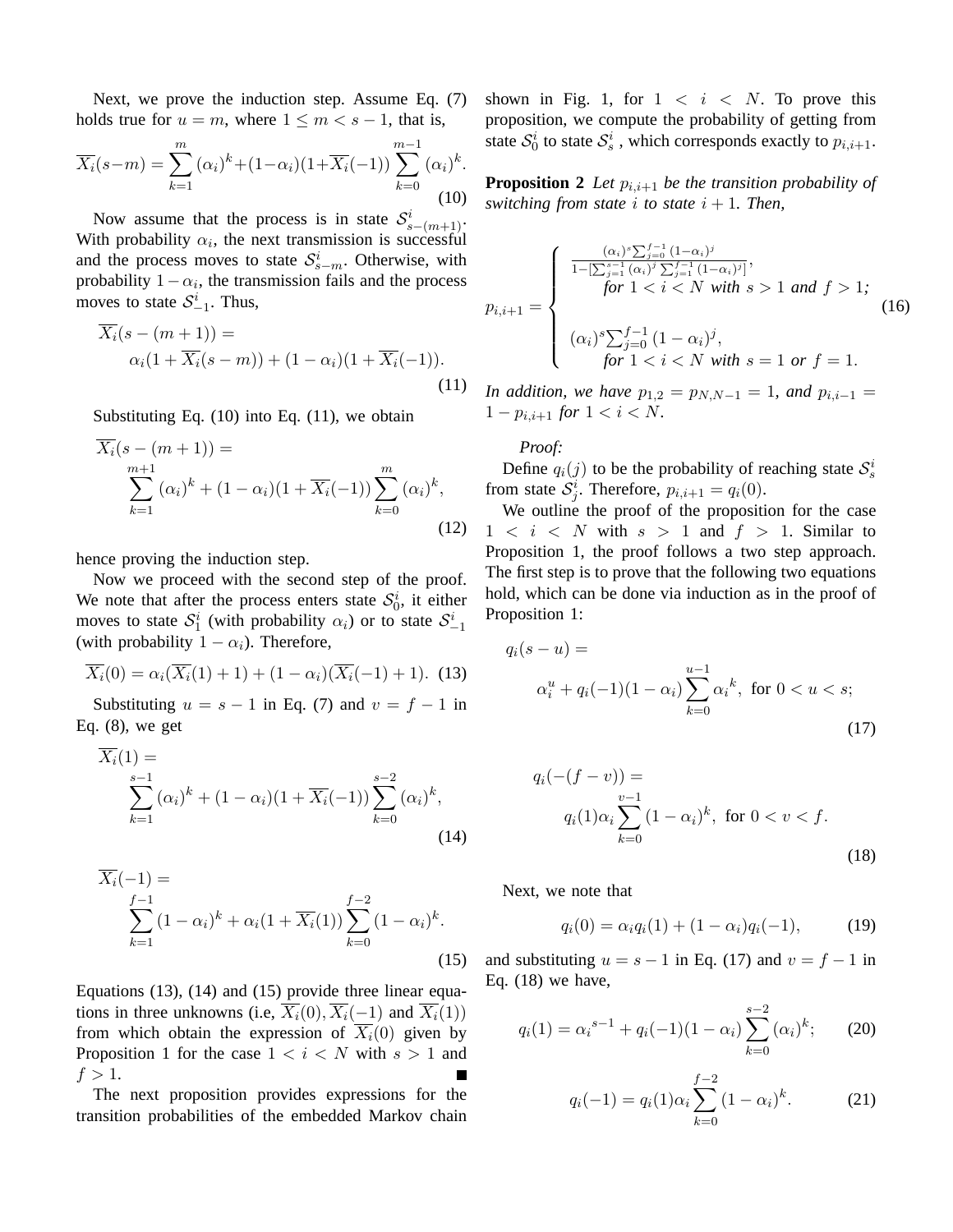Solving Eqs. (19), (20) and (21) for  $q_i(0)$ , we obtain the expression of  $p_{i,i+1}$  given by Proposition 2 for the case  $1 < i < N$  with  $s > 1$  and  $f > 1$ .

Using Eqs.  $(2)$ ,  $(3)$ ,  $(4)$ ,  $(5)$  and Propositions 1 and 2, we thus have derived closed-form expressions for  $p_i$ , where  $1 \leq i \leq N$ , as a function of the parameters  $\alpha_i, R_i, \overline{\ell}, s, f$  and N. Since  $f_i = p_i$ , an expression for the throughput of ARF follows immediately from Eq. (1).

# *B. AARF*

The behavior of AARF is conceptually similar to that of ARF and its analysis can also be carried out using a semi-Markov process formulation. The complexity of the analysis lies in modeling the back-off procedure of AARF, which requires properly defining the states of the semi-Markov process.

To model the operation of AARF at each bit-rate  $R_i$ , where  $1 \leq i \leq N$ , we define the "fall back" states  $i_{\beta}$  and the "probe states"  $i_{\beta}^{+1}$  $\frac{+1}{\beta}$ , as illustrated in Fig. 3. The variable  $\beta$ , where  $0 \leq \beta \leq \beta_{max}$ , is indicative of the current back-off stage. Thus, if the process is in state  $i_{\beta}$ , there must be  $2^{\beta}s$  consecutive successful packet transmissions before the process moves to probe state  $i_A^{\dagger 1}$  $\beta^{\dagger}$ , where a probe packet is transmitted at rate  $R_{i+1}$ . If the probe packet is successfully transmitted then the process transitions to state  $(i + 1)_0$ . Otherwise, the process moves to the next fall back state, i.e., state  $i_{\beta+1}$ . Similar to ARF, if the process is in some state  $i<sub>β</sub>$  and experiences f consecutive packet transmission failures then it transitions to state  $(i - 1)_0$  (except for the case  $i = 1$ , where the process remains in the same state). The state  $i_{\beta_{max}}$  represents the maximum fall back state. The process keeps returning to that state until the transmission of a probe packet at rate  $R_{i+1}$  is successful or f consequent packet failures occur. Finally, we note that there are no fall back states at rate  $R_N$ , and thus there is only one state  $N_0$  which is defined the same way as state  $N$  in ARF.

Similar to ARF, whenever the process enters one of the above defined states, the time spent in each state and the transition probabilities to the next possible states are independent of the history. Thus, the behavior of AARF can be modeled using a semi-Markov process. The embedded Markov chain for this process is shown in Fig. 3.

As per Eq. (1), in order to find an expression for the throughput of AARF, we need to calculate  $f_i$ , i.e., the long run proportion of time data transmission is carried out at the bit-rate  $R_i$ . The quantities  $f_i$  can be expressed



Fig. 3. Embedded Markov chain modeling AARF behavior at the moments of transitions to a new state. The variable  $\beta$  is an indicator of the back-off stage. States  $i_{\beta}$  correspond to "fall back" states, in which transmissions take place at rate  $R_i$ , and states  $i_{\beta}^{+1}$  correspond to "probe states", in which transmissions take place at rate  $R_{i+1}$ .

as a function of  $p_{i_\beta}$  and  $p_{(i-1)\underset{\beta}{+1}}$  which are defined as the steady-state probabilities of finding the semi-Markov process in either the fall-back state  $i_{\beta}$  or the probe packet state  $(i-1)<sub>\beta</sub><sup>+1</sup>$  respectively. Specifically, we have

$$
f_i = \sum_{\beta=0}^{\beta_{max}} (p_{i_{\beta}} + p_{(i-1)_{\beta}^{+1}}) \quad \text{for } 1 \le i \le N, \quad (22)
$$

where by definition  $p_{0_{\beta}^{+1}} = 0$ , and  $p_{N_{\beta}} = 0$  for  $\beta \ge 1$ .

As in the previous section, we can find expressions for  $p_{i_{\beta}}$  and  $p_{i_{\beta}+1}$  by computing i) the average time spent in each state of the semi-Markov process; ii) the transition probabilities of the embedded Markov chain; and iii) the steady-state probabilities of the embedded Markov chain.

We start with items i) and ii). Consider first the probe states. The average time spent in state  $i_A^{-1}$  $\frac{1}{\beta}$  is simply

$$
\mu_{i_{\beta}^{+1}} = \frac{\ell}{R_{i+1}}.\tag{23}
$$

The transition probabilities out of the probe states are given by

$$
p_{(i_{\beta}^{+1}, (i+1)_{0})} = \alpha_{i+1}; \qquad (24)
$$

$$
p_{(i_{\beta}^{+1}, i_{\beta+1})} = 1 - \alpha_{i+1}, \tag{25}
$$

and for the case  $\beta = \beta_{max}$ ,

$$
p_{(i_{\beta_{max}}^+(i+1)_0)} = \alpha_{i+1}; \tag{26}
$$

$$
p_{(i_{\beta_{max}}^+, i_{\beta_{max}})} = 1 - \alpha_{i+1}.
$$
 (27)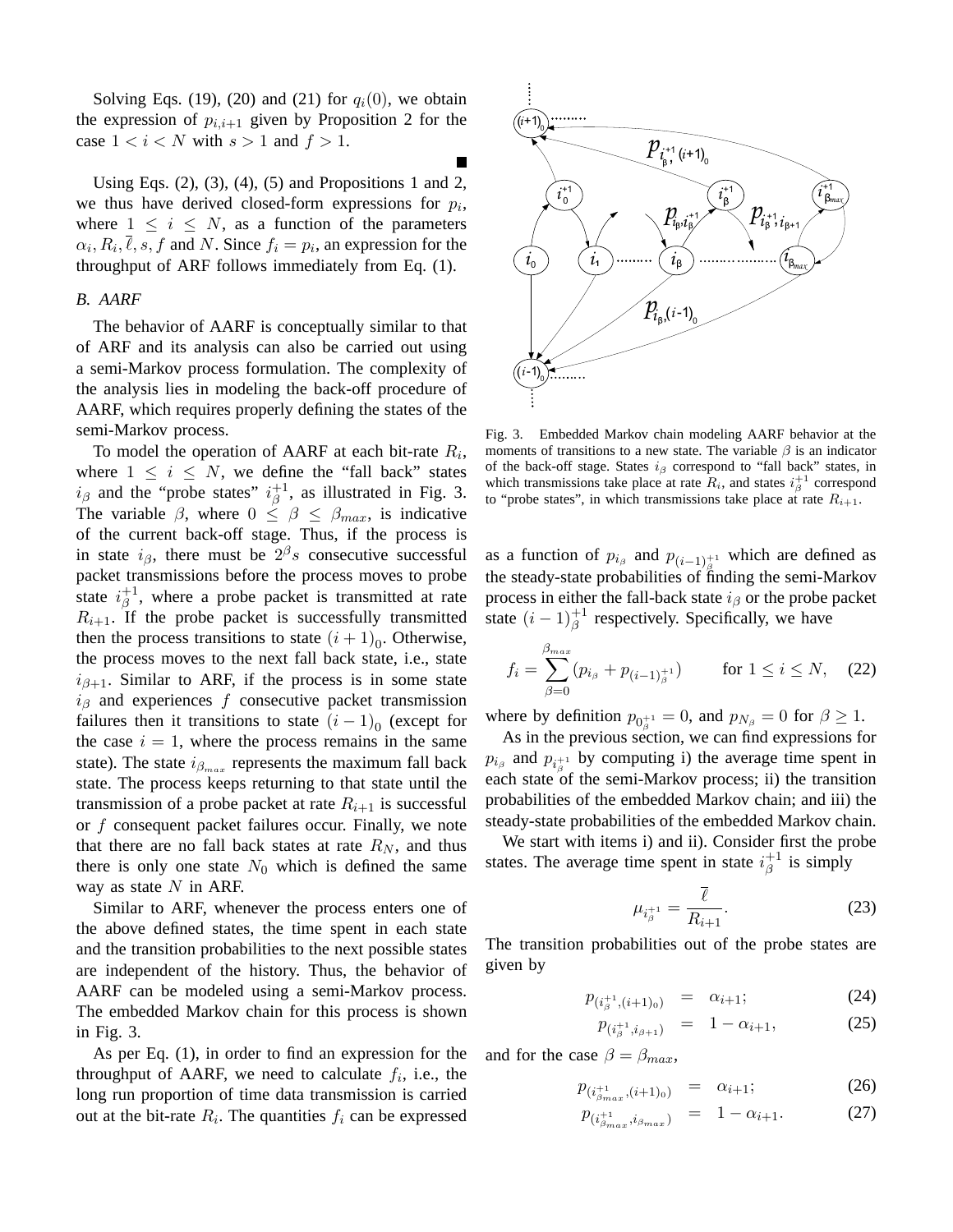The behavior of AARF in the fall back states  $i_{\beta}$  is very similar to that of ARF in state  $i$ , except that the number of consecutive successful transmissions required before transmitting at the next higher bit-rate is  $b_{\beta} = 2^{\beta} s$ instead of just s. Thus, we can apply Proposition 1 and obtain the following expressions for the average time spent in each state  $i_{\beta}$ :

$$
\mu_{i_{\beta}} = \begin{cases}\n\frac{\sum_{j=0}^{b_{\beta}-1} (\alpha_{i})^{j}}{(\alpha_{i})^{b_{\beta}}} \cdot \frac{\bar{\ell}}{R_{i}}, & \text{for } i = 1; \\
\frac{\sum_{j=0}^{b_{\beta}-1} (\alpha_{i})^{j} \sum_{j=0}^{f-1} (1-\alpha_{i})^{j}}{1 - [\sum_{j=1}^{b_{\beta}-1} (\alpha_{i})^{j} \sum_{j=1}^{f-1} (1-\alpha_{i})^{j}]} \cdot \frac{\bar{\ell}}{R_{i}}, \\
\text{for } 1 < i < N; f > 1 \text{ and } b_{0} > 1; \\
\sum_{j=0}^{b_{\beta}-1} (\alpha_{i})^{j} \sum_{j=0}^{f-1} (1-\alpha_{i})^{j} \cdot \frac{\bar{\ell}}{R_{i}}, \\
\text{for } 1 < i < N; f = 1 \text{ or } b_{0} = 1; \\
\frac{\sum_{j=0}^{f-1} (1-\alpha_{N})^{j}}{(\alpha_{N})^{f}} \cdot \frac{\bar{\ell}}{R_{N}}, \\
\text{for } i = N \text{ and } \beta = 0.\n\end{cases}
$$
\n(28)

Similarly, applying Proposition 2, we have the following expressions for the transition probability from state  $i_{\beta}$  to state  $i_{\beta}^{+1}$  $^{\pm 1}_{\beta}$ :

$$
p_{(i_{\beta},i_{\beta}^{+1})} = \begin{cases} 1, & \text{for } i = 1; \\ & \frac{(\alpha_i)^{b_{\beta}} \sum_{j=0}^{f-1} (1-\alpha_i)^j}{1 - [\sum_{j=1}^{b_{\beta}-1} (\alpha_i)^j \sum_{j=1}^{f-1} (1-\alpha_i)^j]}, \\ & \text{for } 1 < i < N; b_0 > 1 \text{ and } f > 1; \\ & (\alpha_i)^{b_{\beta}} \sum_{j=0}^{f-1} (1-\alpha_i)^j, \\ & \text{for } 1 < i < N; b_0 = 1 \text{ or } f = 1; \\ 0, & \text{for } i = N. \end{cases} (29)
$$

In addition, we have  $p_{(i_\beta,(i-1)_0)} = 1 - p_{(i_\beta,i_\beta^{+1})}$  for  $1 < i < N$ , and  $p_{(N_0, (N-1)_0)} = 1$ .

The last item to complete the analysis is to compute the steady-state probabilities of the embedded Markov chain  $\pi_{i_{\beta}}$  and  $\pi_{i_{\beta}^{+1}}$ . Once this is done, the proportion of time spent by AARF in each state is given by the following expressions that are analogous to Eq. (2):

$$
p_{i_{\beta}} = \frac{\pi_{i_{\beta}}\mu_{i_{\beta}}}{\sum_{i=1}^{N} \sum_{\beta=1}^{\beta_{max}} (\pi_{i_{\beta}} + \pi_{(i-1)_{\beta}}^{+1})};
$$
(30)

$$
p_{i_{\beta}^{+1}} = \frac{\pi_{i_{\beta}^{+1}} \mu_{i_{\beta}^{+1}}}{\sum_{i=1}^{N} \sum_{\beta=1}^{\beta_{max}} (\pi_{i_{\beta}} + \pi_{(i-1)_{\beta}^{+1}})},
$$
(31)

where by definition  $\pi_{0_{\beta}^{+1}} = 0$ , and  $\pi_{N_{\beta}} = 0$  for  $\beta \ge 1$ .

We next show that the seemingly complex structure of the embedded Markov chain shown in Fig. 3 has the remarkable property of collapsing into a simple birthdeath process.

First, we observe that the steady probabilities of the states at level i, namely  $\pi_{i\beta}$  and  $\pi_{i\beta}^{+1}$ , can all be expressed as a function of  $\pi_{i_0}$ . This is done by taking contours around each state of level  $i$  in order, that is,  $i_0^{+1}, i_1, i_1^{+1}, \ldots$ , and writing the balance equations for each. The expressions are as follows:

$$
\pi_{i_{\beta}^{+1}} = \begin{cases}\n\pi_{i_{0}} p_{(i_{\beta}, i_{\beta}^{+1})} \prod_{k=0}^{\beta-1} [p_{(i_{k}, i_{k}^{+1})} p_{(i_{k}^{+1}, i_{k+1})}], & \text{for } 0 \leq \beta < \beta_{max} \text{ and } 1 \leq i < N; \\
\frac{\pi_{i_{0}} p_{(i_{\beta}, i_{\beta}^{+1})} \prod_{k=0}^{\beta-1} [p_{(i_{k}, i_{k}^{+1})} p_{(i_{k}^{+1}, i_{k+1})}]}{1 - p_{(i_{\beta}^{+1}, i_{\beta})} p_{(i_{\beta}, i_{\beta}^{+1})}}, & \text{(32)} \\
\frac{\pi_{i_{0}} p_{(i_{\beta}, i_{\beta}^{+1})} \prod_{k=0}^{\beta-1} [p_{(i_{k}, i_{k}^{+1})} p_{(i_{k}^{+1}, i_{k+1})}]}{1 - p_{(i_{\beta}^{+1}, i_{\beta})} p_{(i_{\beta}, i_{\beta}^{+1})}}, & \text{(32)} \\
\end{cases}
$$

$$
\pi_{i_{\beta}} = \begin{cases}\n\pi_{i_{0}} \prod_{k=0}^{\beta-1} [p_{(i_{k},i_{k}^{+1})} p_{(i_{k}^{+1},i_{k+1})}], & \text{for } 0 < \beta < \beta_{max} \text{ and } 1 \leq i < N; \\
\frac{\pi_{i_{0}} \prod_{k=0}^{\beta-1} [p_{(i_{k},i_{k}^{+1})} p_{(i_{k}^{+1},i_{k+1})}]}{1 - p_{(i_{\beta}^{+1},i_{\beta})} p_{(i_{\beta},i_{\beta}^{+1})}}, & \text{for } \beta = \beta_{max} \text{ and } 1 \leq i < N.\n\end{cases}
$$
\n(33)

Now, at equilibrium, the rate of transitions from level  $i$ to level  $i + 1$  must be the same as that from level  $i + 1$ to level  $i$ . Thus,

$$
\sum_{\beta=0}^{\beta_{max}} (p_{i_{\beta}+1,(i+1)_{0}}) \pi_{i_{\beta}+1} = \sum_{\beta=0}^{\beta_{max}} (p_{(i+1)_{\beta},i_{0}}) \pi_{(i+1)_{\beta}},
$$
  
for  $1 \le i < N$ . (34)

Using Eq. (32), all the individual terms in the lhs of Eq. (34) can be expressed as a function of  $\pi_{i_0}$ , while, using Eq. (33), all the individual terms in the rhs of Eq. (34) can be expressed as a function of  $\pi_{(i+1)_0}$ , leading to balance equations similar to a birth-death process. Using Eq. (34), we can then express all the steady-state probabilities as a function of  $\pi_{10}$ . Finally, we can resort to the normalization condition to evaluate  $\pi_{1_0}$ , i.e.,

$$
\sum_{i=1}^{N} \sum_{\beta=0}^{\beta_{max}} (\pi_{i_{\beta}} + \pi_{(i-1)_{\beta}^{+1}}) = 1, \qquad (35)
$$

and our analysis is complete.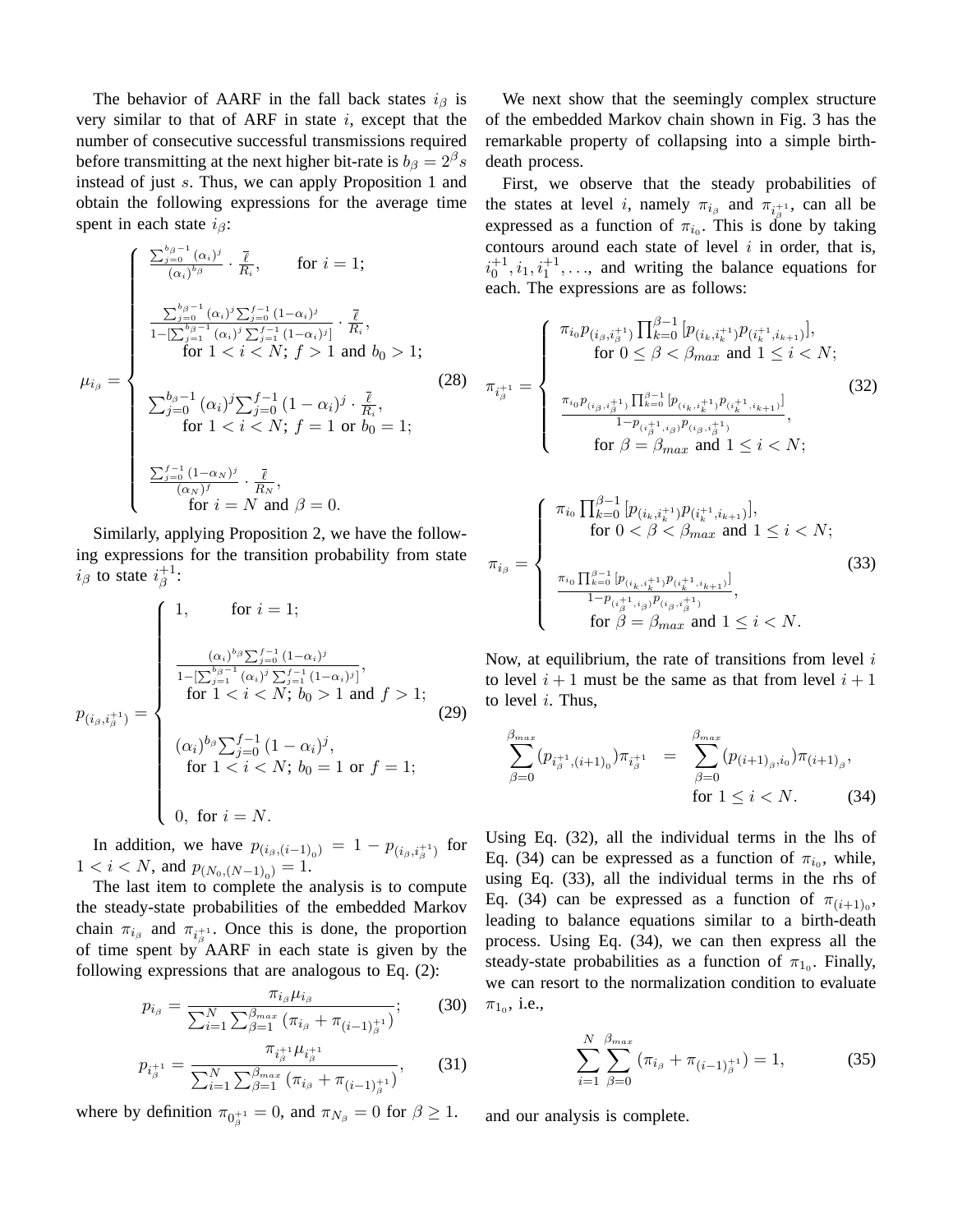

Fig. 4.  $R_1 = 1$  Mbps,  $R_2 = 2$  Mbps,  $\alpha_2 = 0.2$ 

# $1.2$  $\tau$ <sub>ARF</sub>  $1.1$  $\tau_{\rm AARF}$  $\tau$ <sub>PAARF</sub> Throughput (Mbps) **Throughput (Mbps)** 1 F 0.9 0.8 0.7  $0.6 - 0.65$ 0.65 0.7 0.75 0.8 0.85 0.9 0.95 1  $\alpha$ <sub>1</sub>

Fig. 5.  $R_1 = 1$  Mbps,  $R_2 = 2$  Mbps,  $\alpha_2 = 0.7$ 

# V. NUMERICAL RESULTS

In this section, we illustrate the utility of our analysis by numerically comparing the throughput performance of ARF and AARF in two different channel regimes. These results show that neither of these algorithms consistently outperforms the other. We then propose a new variant, called Persistent AARF (PARFF), that is shown to achieve a good compromise between the two algorithms.

### *A. Performance Comparison of ARF and AARF*

We consider a wireless LAN supporting  $N = 2$  bitrates, with  $R_1 = 1$  Mbps and  $R_2 = 2$  Mbps. The parameters of the algorithms are set as follows:  $s = 10$ ,  $f = 2$ , and, for AARF,  $\beta_{max} = 3$ . We compare the throughput performance of ARF and AARF under two channel regimes of practical interest. In the first regime, the probability of a successful packet transmission at bit-rate  $R_1$  is much higher than at bit rate  $R_2$ , i.e., we fix  $\alpha_2 = 0.2$  and evaluate the throughput of ARF and AARF for values of  $\alpha_1$  ranging from 0.7 to 1. In the second regime, the probability of a successful packet transmission at bit-rate  $R_1$  is only slightly higher than at bit rate  $R_2$ , that is, we fix  $\alpha_2 = 0.7$  and vary  $\alpha_1$  from 0.7 to 1 (note that  $\alpha_1$  should always exceed  $\alpha_2$ ).

Figure 4 depicts results for the first regime. We observe that AARF outperforms ARF and that the difference between the performance increases with  $\alpha_1$ . The cause of the discrepancy is that ARF attempts too often to switch to the failure prone  $R_2$  bit-rate, which results in throughput degradation. On the other hand, AARF

spends a lot more time in the optimal  $R_1$  bit-rate. This result is consistent with experimental and simulation results reported in [7, 11].

Figure 5 shows results for the second regime and illustrates conditions under which ARF outperforms AARF. The throughput performance of AARF suffers in this region as it tends to spend too much time in the under performing  $R_1$  bit-rate, whereas ARF tries to switch to the optimal  $R_2$  much more frequently. This is an insightful result as it indicates the need to optimize AARF under channel regimes where the probability of successful packet transmission is high at both the lower and higher bit-rates.

### *B. Persistent AARF*

The main cause of the relatively poor performance of AARF in the second regime is that it is not persistent enough in probing the higher-bit rates. Thus, we propose a simple variation of AARF, called Persistent AARF. PAARF is identical to AARF, except that, when entering a probe state  $i_{\beta}^{+1}$  $\beta^{\dagger}$ , it transmits two probe packets at the next higher bit-rate instead of just one. If anyone of these two probe packets is successfully transmitted, then PAARF switches to the next higher bit rate, i.e., to state  $(i+1)_{0}$ .

One of the main benefits of our analysis is that it allows evaluating the performance of such new variants without having to run lengthy simulations. In particular, the analysis of PAARF is almost the same as that of AARF. The only difference is the mean time spent in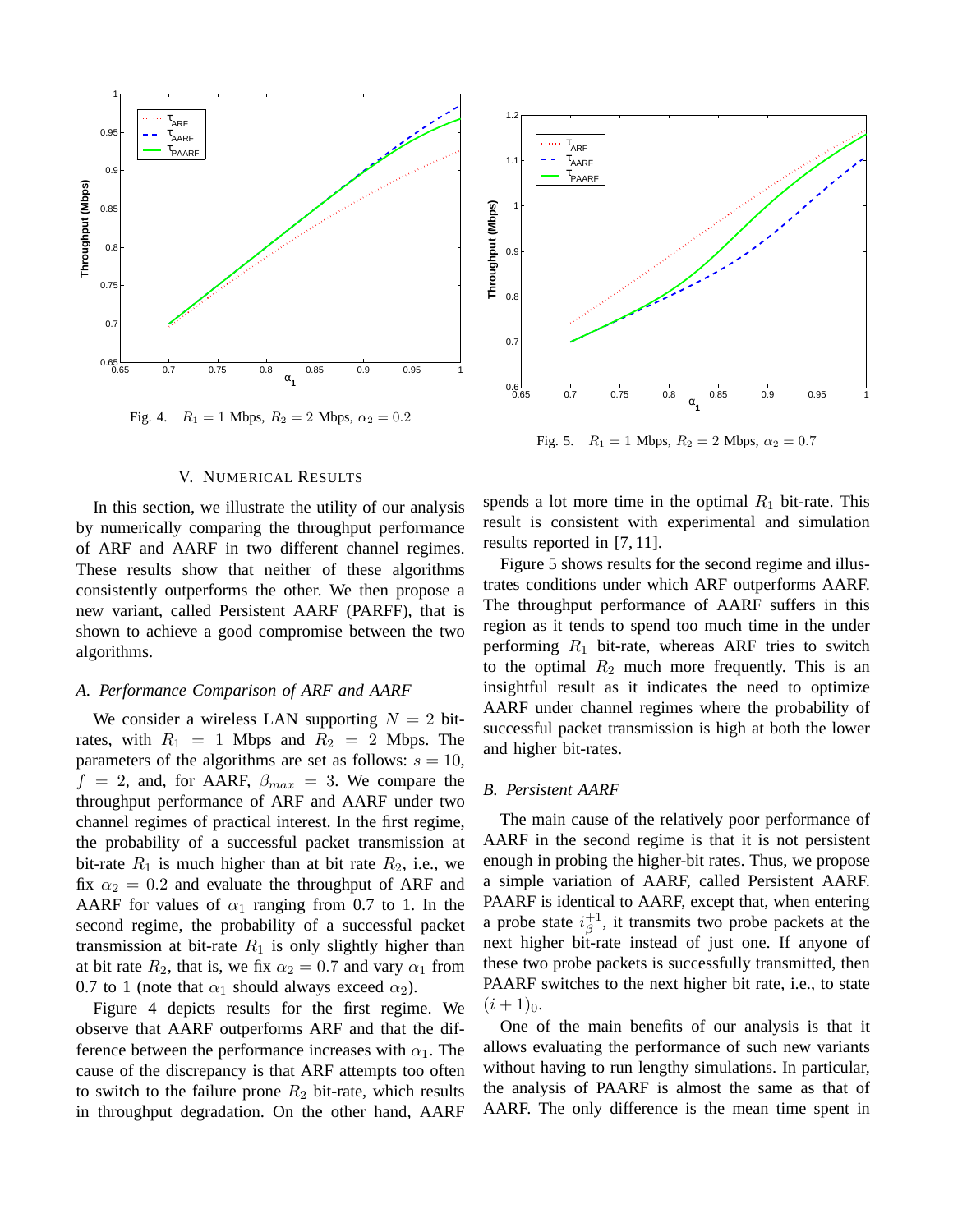probe states which is now

$$
\mu_{i_{\beta}^{+1}} = \frac{(2 - \alpha_{i+1})\overline{\ell}}{R_{i+1}},\tag{36}
$$

and the transition probabilities out of the probe states which become

$$
p_{(i_\beta^{+1}, (i+1)_0)} = 2\alpha_{i+1} - (\alpha_{i+1})^2; \tag{37}
$$

$$
p_{(i_{\beta}^{+1}, i_{\beta+1})} = 1 - 2\alpha_{i+1} + (\alpha_{i+1})^2, \qquad (38)
$$

and for the case  $\beta = \beta_{max}$ ,

$$
p_{(i_{\beta_{max}}^{-1}, (i+1)_0)} = 2\alpha_{i+1} - (\alpha_{i+1})^2; \tag{39}
$$

$$
p_{(i_{\beta_{max}}^{+1}, i_{\beta_{max}})} = 1 - 2\alpha_{i+1} + (\alpha_{i+1})^2.
$$
 (40)

Fig. 4 and Fig. 5 show the performance of PAARF for the two channel regimes in consideration. As one can see, PAARF generally performs close to the best algorithm in each case. One exception is when  $\alpha_1$  is very close to  $\alpha_2$ , in the second regime. In that case, PAARF performs only marginally better than AARF. However, we conjecture that the likelihood of this scenario is relatively low because if the packet success probability at rate  $R_2$  is quite high (e.g., 0.7), then the packet success probability at rate  $R_1$  is likely to be close to 1.

### VI. CONCLUSIONS

In this paper, we have proposed a novel semi-Markovian framework to analyze the performance of two of the most widely implemented rate adaptation algorithms in wireless LANs, namely ARF and AARF. Given our modeling assumptions, the analysis is exact and provides closed form expressions for the achievable throughput of ARF and AARF. Through our analysis, we were able to derive the average fraction of time spent by the algorithms at each of the transmission rates. A particularly interesting finding was that the multidimensional embedded Markov chain associated with the semi-Markov process of AARF collapses into a simple one dimensional birth-death process.

We used the analytical expressions to numerically compare the throughput performance of ARF and AARF in two channel regimes for a wireless LAN operating at two different bit-rates. In the regime where the packet success probability at the low bit rate is much higher than at the high bit rate, we found that AARF outperforms ARF, consistent with earlier results reported in the literature. However, in the regime where the packet success probability at the low bit rate is only slightly higher than at the high bit rate, ARF can be substantially superior to AARF.

Based on this insight, we devised a new variant to AARF, called Persistent AARF (PAARF), whereby two probe packets (instead of just one) are transmitted each time the algorithm enters one of the probe states. We were able to analyze PAARF much the same way as AARF and our numerical results showed that this simple modification can significantly improve the performance of AARF in the regime where it does not perform well, while maintaining almost the same performance in the regime where it does perform well.

The analytical framework developed in this paper provides the basis for many other interesting types of optimizations. For instance, an important issue is how to optimally set the operational parameters of ARF and AARF. Another important area for future work is to numerically evaluate the performance of ARF, AARF, and PAARF for more than two bit rates. It would be desirable to refine our analysis so as to capture the effects of MAC overhead, which could be significant at high bit rates. Overall, this work marks an initial step for modeling rate adaptation in wireless LANs and shows promise for analytically evaluating various openloop rate adaptation algorithms, especially those based on ARF.

### ACKNOWLEDGMENT

This work was supported in part by the US National Science Foundation under grants ANI-0132802, ANI-0240333, and CNS-0435312.

#### **REFERENCES**

- [1] Z. J. Haas, J. Deng, B. Liang, P. Papadimitratos, and S. Sajama, "Wireless ad hoc networks," in *Encyclopedia of Telecommunications*, J. G. Proakis, Ed. Wiley, 2002.
- [2] "ANSI/IEEE Std 802.11-1999 Wireless LAN Medium Access Control (MAC) and Physical Layer (PHY) Specifications," 1999.
- [3] G. Bianchi, "Performance analysis of the IEEE 802.11 distributed coordination function," *IEEE Journal on Selected Areas in Communications, Wireless series*, vol. 18, no. 3, March 2000.
- [4] S. Ray, J. B. Carruthers, and D. Starobinski, "Evaluation of the masked node problem in ad-hoc wireless LANs," *IEEE Transactions on Mobile Computing*, vol. 4, no. 5, pp. 430–442, September/October 2005.
- [5] V. Saligrama and D. Starobinski, "On the macroscopic effects of local interactions in multi-hop wireless networks," in *4th International Symposium on Modeling and Optimization in Mobile, Ad Hoc and Wireless Networks, 2006 (WiOpt '06)*, 2006.
- [6] A. Kamerman and L. Monteban, "WaveLAN[R]-II: A highperformance wireless LAN for the unlicensed band," *Bell Labs Technical Journal*, vol. 2, no. 3, pp. 118–133, August 1997.